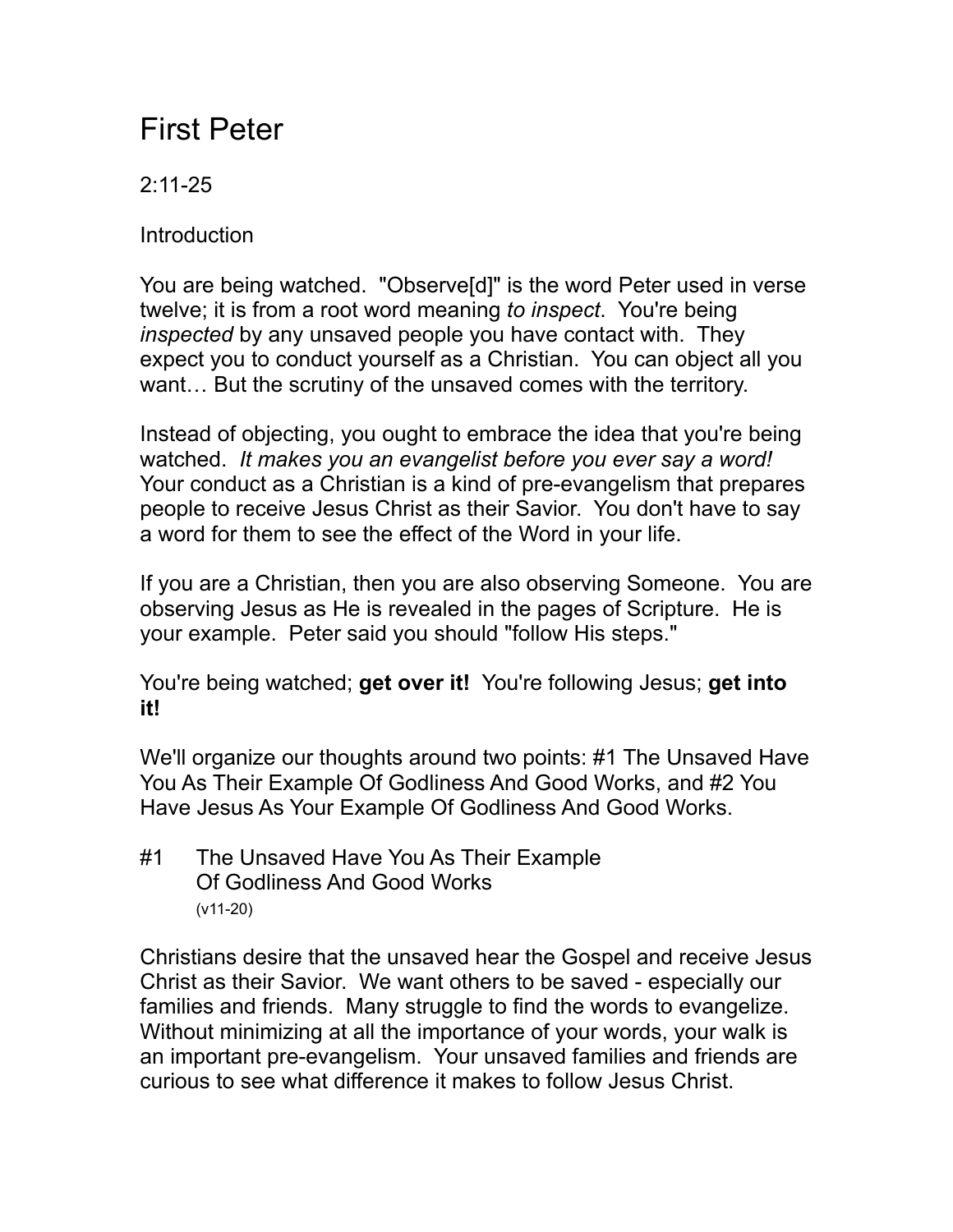The difference Jesus makes in your walk ought to be two-fold - both internal and external. The internal change we will call "godliness." The external result Peter called "good works."

Verse eleven explains what is meant by godliness; then verse twelve introduces your good works.

1 Peter 2:11 Beloved, I beg *you* as sojourners and pilgrims, abstain from fleshly lusts which war against the soul,

"Beloved" is a word rich in meaning. Jesus Christ is God's Beloved Son; when you become a Christian by accepting Jesus Christ, you are "beloved" by God to the same extent as He loves His Son!

Peter already called Christians "sojourners and pilgrims." We need constant reminding that this world is not our home. We are citizens of heaven. We're not on a camping vacation in the world; we're on a campaign as ambassadors.

Godliness involves your struggle against "fleshly lusts." The "flesh" is a reference to your physical drives and desires. They are not bad or wrong in-and-of themselves. They become sinful "lusts" when they are motivated by selfishness and you seek to satisfy them in ways that are contrary to God's Word.

The unsaved sometimes think that the Christian ought to act like a monk living a life of celibacy and silence! You're not obligated to live according to their unbiblical restrictions.

Still, there **are** some things in every society which you should "abstain" from because you are a Christian. Your abstinence becomes a pre-evangelism to the unsaved as they see God giving you power over the flesh in lusts that they are overcome by.

Peter said that they "war against the soul." This is military language. You are under attack and must maintain your vigilance.

The current ad campaign for the city of Las Vegas provides a good example. "What happens here, stays here" is how they hope to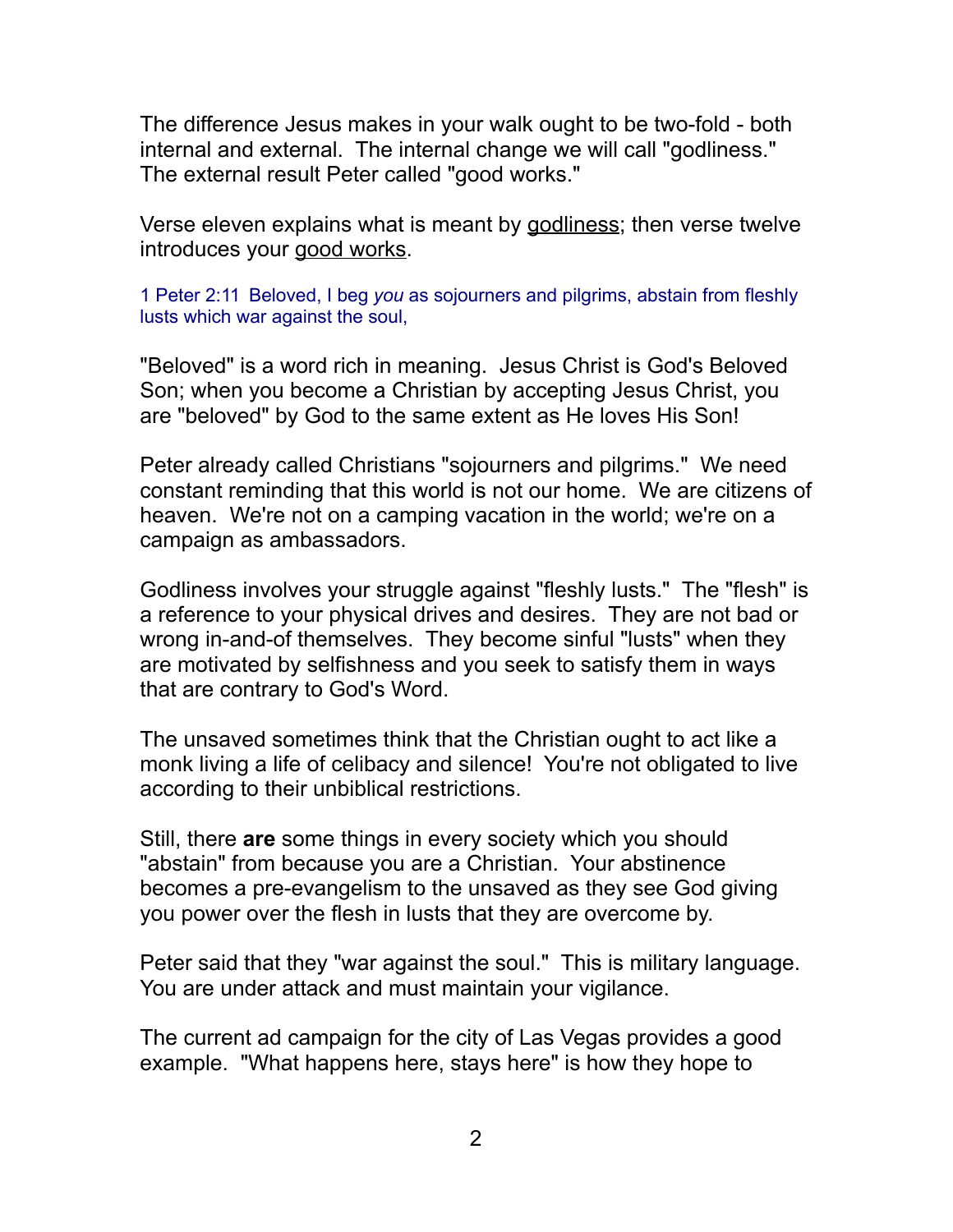attract more visitors. Underlying the words is the idea that you can indulge your lusts in secret with no lasting effect.

Even if you are never found out, there **is** an effect! Peter said there would be an effect in your "soul." "Soul" refers to the immaterial part of you - your soul and spirit. These will be weakened, compromised, and you will become ineffective as a Christian.

We should desire to live godly lives, overcoming our fleshly lusts. Godly living is a foundation for your good works:

1 Peter 2:12 having your conduct honorable among the Gentiles, that when they speak against you as evildoers, they may, by *your* good works which they observe, glorify God in the day of visitation.

Peter used the word "Gentiles" as a synonym for the unsaved. The unsaved are going to "speak against you as evildoers." You're not one of them anymore! Your conversion to Jesus convicts them and they want to criticize it so they don't have to consider their own situation.

The answer to their criticism is not in words so much as it is in **works** - "good works." We will define them in a moment. Peter's point was that the unsaved are "observing" you, inspecting you, and should discover good works.

Then he said something remarkable: "that… they may… glorify God in the day of visitation." The day of visitation is the day God visits them with grace and mercy by bringing them the Gospel. They "glorify God in the day of visitation" if they receive Jesus and are saved. Your "good works which they observe" are a kind of preevangelism that prepares them to receive God's Word!

What are these good works? This whole section of Peter's letter from here through verse twelve of Chapter Three - is about your good works. He will discuss the three key areas of your life: social, spousal, and spiritual. In each of them the unsaved should observe the good works that show you are a follower of Jesus.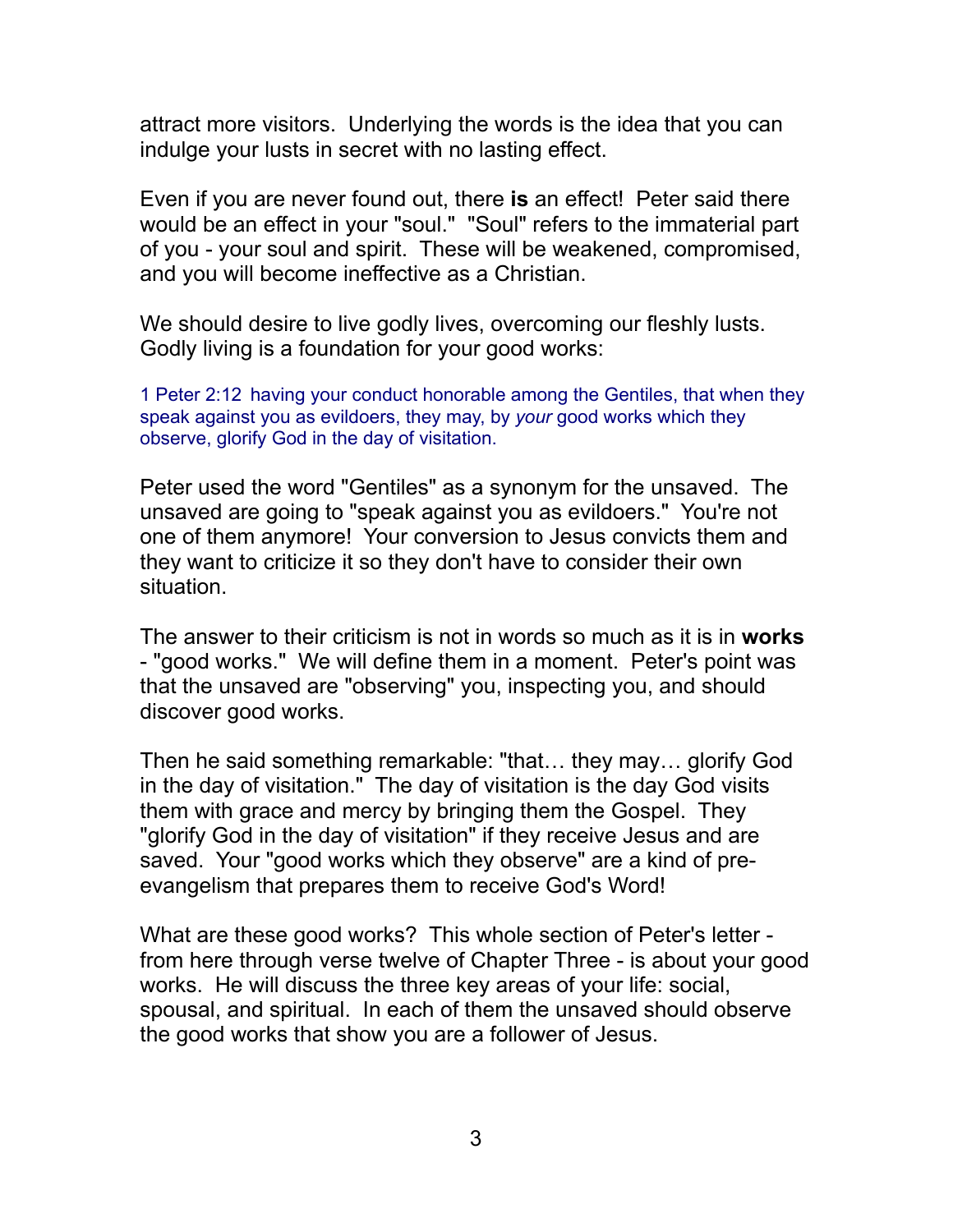Peter kept it simple. He gave you one word that will summarize your good works in society, as a spouse, and spiritually, in the Church. It's the second word in verse thirteen:

1 Peter 2:13 Therefore **submit** yourselves…

"Submit." It means *to rank under*. It means to recognize and follow the proper authority. The one, simple key to living a life of good works is to recognize God's authority in society, in your home, and in the Church, and to conduct yourself according to the counsel and commandments in His Word.

Peter began with your conduct in society - first as a citizen to your government, then in relation to your employment.

1 Peter 2:13 Therefore submit yourselves to every ordinance of man for the Lord's sake, whether to the king as supreme, 1 Peter 2:14 or to governors, as to those who are sent by him for the punishment of evildoers and *for the* praise of those who do good.

"Every ordinance of man" does *not* mean every law. It means every institution of government that is over you. You are to respect the authority of government "for the Lord's sake." Peter specifically mentioned "the king" and his "governors." The king he was speaking about was Nero; his governors were men like Pontius Pilate.

God has ordained that there be governments on the earth. Governments should do two things: punish "evildoers" and "praise… those who do good," which I take to mean that law-abiding citizens are protected and allowed to live peacefully.

1 Peter 2:15 For this is the will of God, that by doing good you may put to silence the ignorance of foolish men -

The believers Peter wrote to were being accused of treason. They would not acknowledge that the Caesar was a 'god,' so were considered traitors to the government. The spiritual strategy was to be the best citizens in the government so that they would "silence the ignorance of foolish men" who were accusing them of trying to overthrow the government.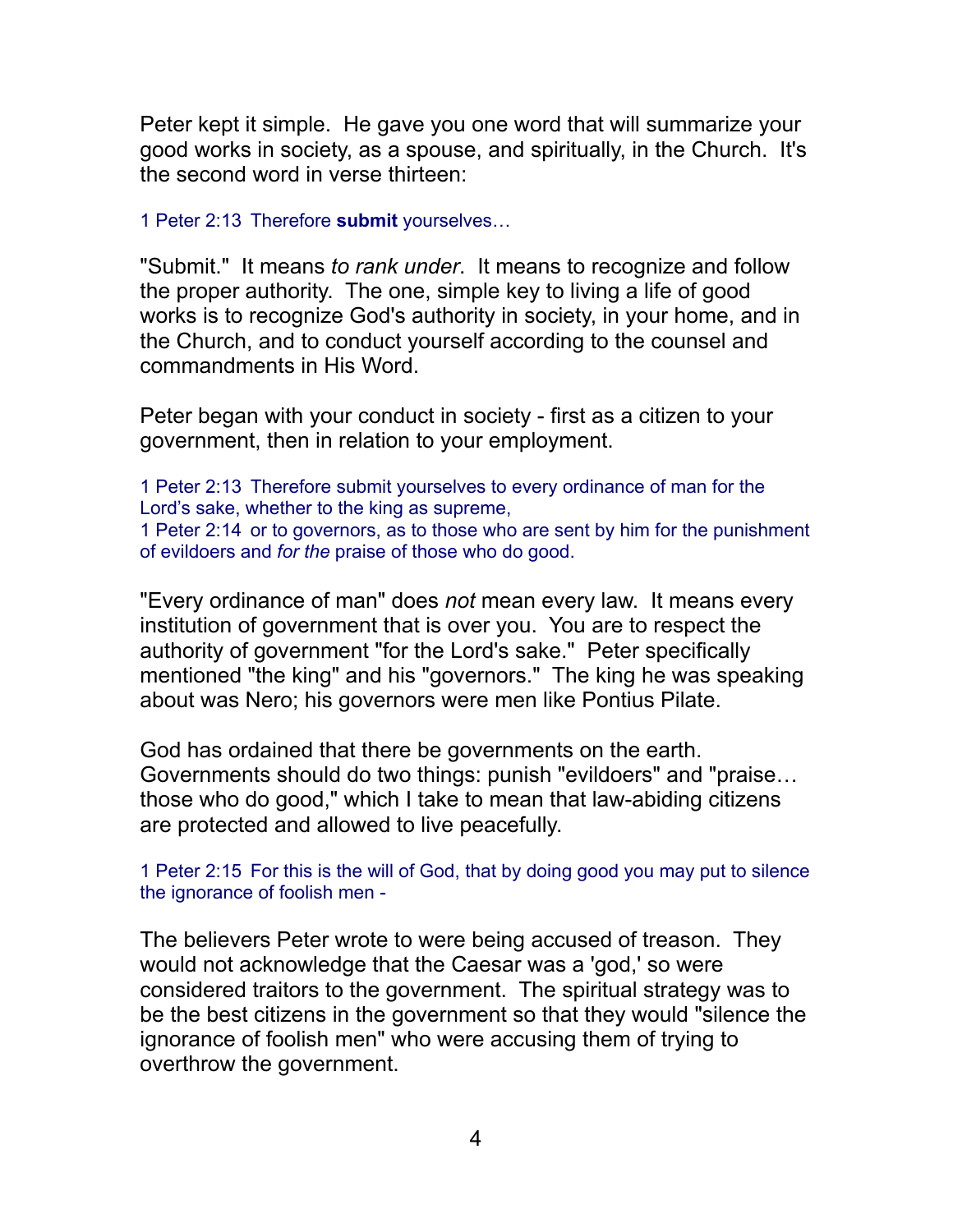1 Peter 2:16 as free, yet not using liberty as a cloak for vice, but as bondservants of God.

Submission to government does not eliminate true freedom. True freedom is spiritual. It is freedom from the ruling power of sin; it is freedom from the guilt of sin; it is freedom from the burden of achieving perfect righteousness by your own effort.

True freedom is *not* your "liberty" to practice all kinds of "vice." You are free to be God's "bondservant," God's slave. You are free to submit to God - and that includes submitting to the government He is allowing to rule over you.

1 Peter 2:17 Honor all *people.* Love the brotherhood. Fear God. Honor the king.

"Honor" means *respect*. A Christian is to respect all people and have a higher regard for Christian brothers and sisters. This is because you "fear God." The result is that you will "honor the king."

The Christian and government is a big topic. When is it alright to disobey? Well, *Peter himself disobeyed!* He obeyed all laws until he was told to disobey God. Then he said you must obey God rather than man, and he disobeyed the law - but he did so respectfully! You are to submit to the institutions of your society unless commanded to sin. Then you must disobey… **But do so respectfully!** 

Peter moved from government to the workplace in the next few verses:

1 Peter 2:18 Servants, *be* submissive to *your* masters with all fear, not only to the good and gentle, but also to the harsh.

The word for "servants" is stronger than employee, but weaker than slave. I have nothing good at all to say about slavery in any form. However, you must understand that slavery in Roman society was very different than the kind of slavery we think of. Roman slaves were mostly household servants, and included professions like teachers, doctors, and other professionals. Still, they were not free to do as they pleased; and in a moment you will read about their being "beaten."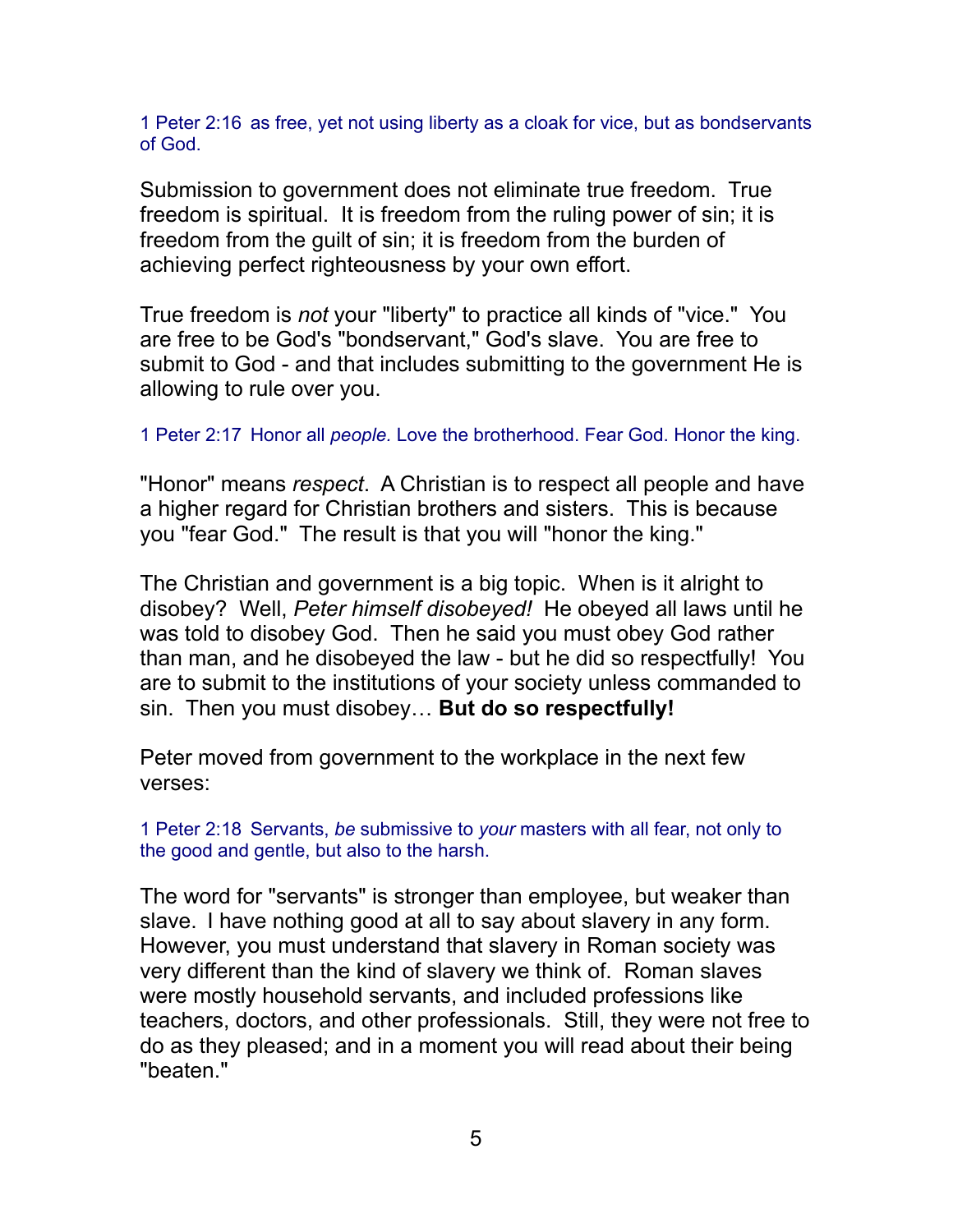Nevertheless, they were to "be submissive," even to harsh "masters."

1 Peter 2:19 For this *is* commendable, if because of conscience toward God one endures grief, suffering wrongfully.

1 Peter 2:20 For what credit *is it* if, when you are beaten for your faults, you take it patiently? But when you do good and suffer, if you take it patiently, this *is* commendable before God.

Peter just said something we don't like! In fact, he said it twice. It is "commendable" to patiently endure "suffering wrongfully" if we do it for God. God commends you for it; He approves of it. We will see in a minute that the reason He commends you, that He approves, is that through patient endurance of wrongful suffering you are imitating Jesus. But before we look at Jesus, let's finish our thoughts about submission to masters.

In our society we would make application of this to your relationship to your employer. The workplace is often a trial; a place of intense pressure and hardship. **You should be the best employee at your place of business** - best both in terms of respect for authority and how you perform your duties. Period. Remember: Your conduct is pre-evangelism! Those you work with and for are observing you to see if being a Christian makes any discernable difference.

By now you realize you need some help. **You've got it!**

#2 You Have Jesus As Your Example Of Godliness And Good Works (v21-25)

The unsaved are looking at you… You are looking at the Lord.

1 Peter 2:21 For to this you were called, because Christ also suffered for us, leaving us an example, that you should follow His steps:

You were "called" to suffering. If Jesus is your Lord, and He suffered… Then you will suffer. The servant is not greater than the Master.

"Christ suffered for us" is a reference to His life as a man, not to His death on the Cross. His life left us an "example."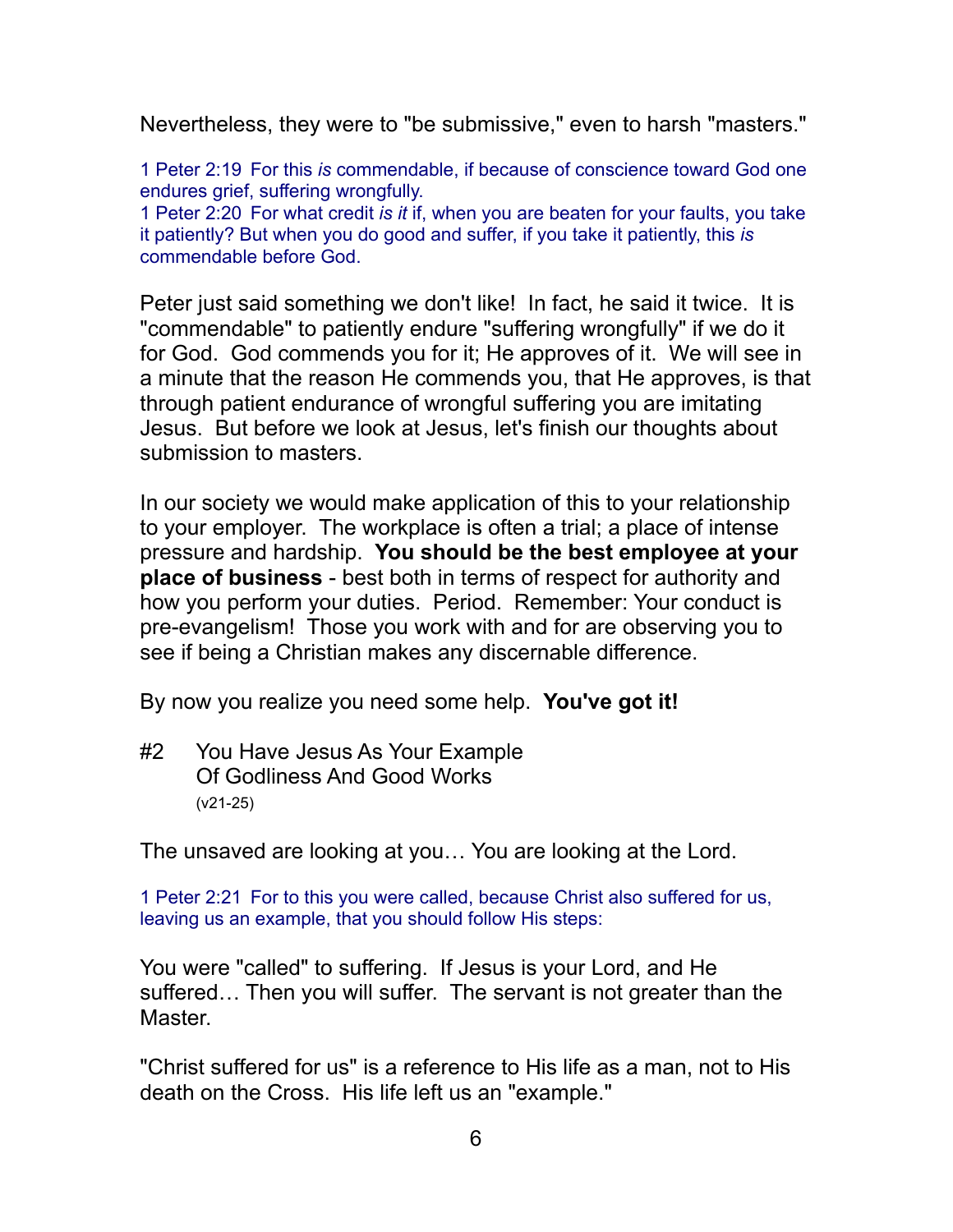"You should follow His steps." With apologies to the famous *Footprints in the Sand* poem which tells of two sets of footprints when Jesus is walking with you, then only one when He's carrying you… Peter's idea was that Jesus walked ahead of you, then you put your feet in His steps. Maybe *Footprints in the Snow* would be a better picture?

The particular "footprints" of Jesus you are to follow are His godliness (v22) and His good works (v23-24).

## 1 Peter 2:22 *"Who committed no sin, nor was deceit found in His mouth"*;

This is a summary of Jesus' godliness. He was sinless throughout His entire lifetime on the earth. Peter was looking at Jesus from the perspective of His humanness. Jesus was and is both fully God and fully human. In His humanness, He depended upon the Holy Spirit to live a life pleasing to God. In His humanness, He is an example we can follow. No, we will never be sinless as He was; but the same power is within us that we might sin-less.

Peter next looked at Jesus' good works:

1 Peter 2:23 who, when He was reviled, did not revile in return; when He suffered, He did not threaten, but committed *Himself* to Him who judges righteously;

Throughout His ministry Jesus was "reviled," especially by the religious leaders. It refers to insulting and abusive speech.

As His ministry drew to its conclusion, He "suffered" at the hands of both Jews and Gentiles. He did not "threaten," though all power was His to command and all heaven's forces His to control.

His spiritual strategy - **the steps you should follow** - was to "commit Himself to Him Who judges righteously." You recognize God remains in control and will one day sort everything out according to what is right. You will be rewarded for your obedience. Those who mistreated you will either get what they deserve… Or they will become Christians and *not* get what they deserve!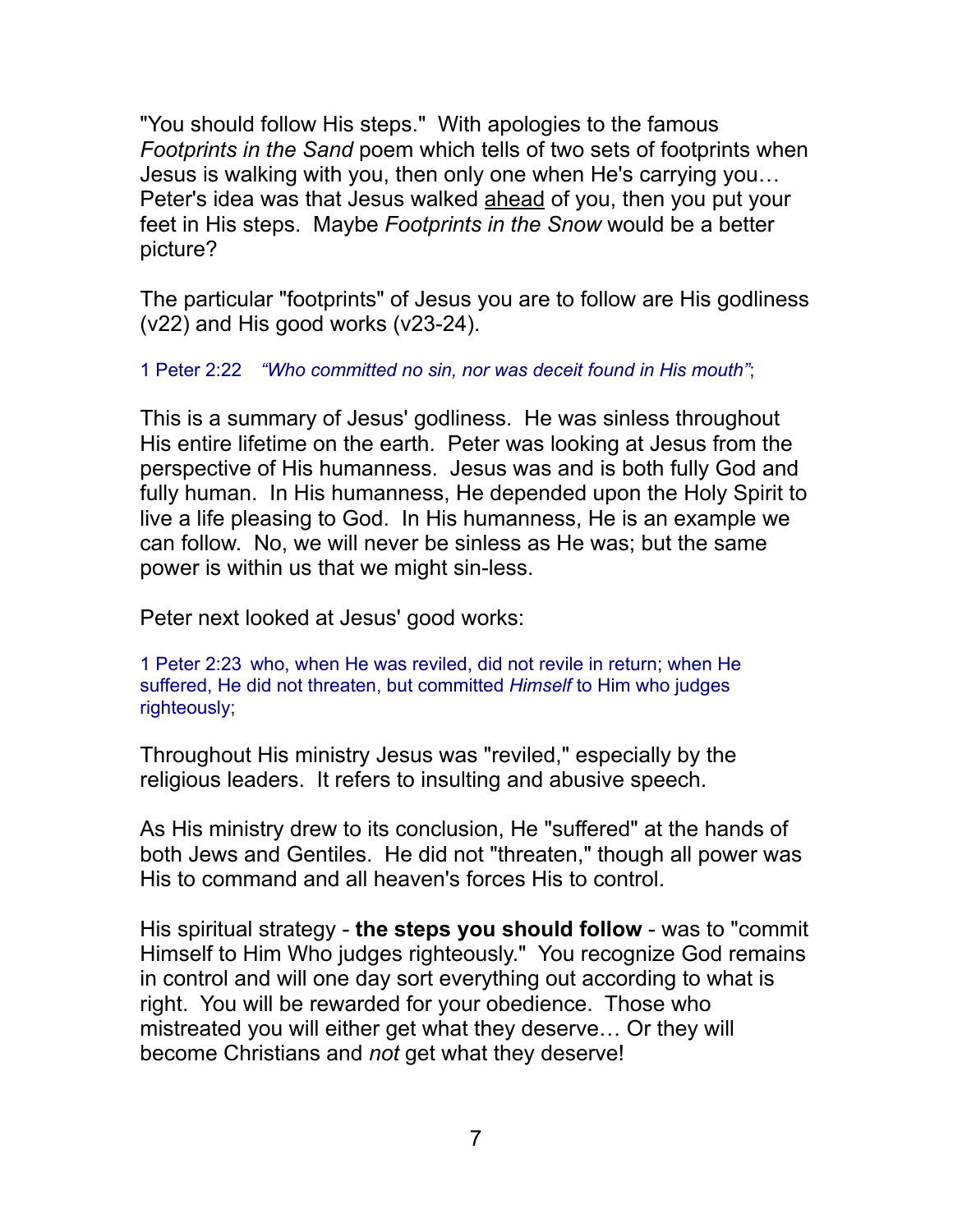1 Peter 2:24 who Himself bore our sins in His own body on the tree, that we, having died to sins, might live for righteousness - by whose stripes you were healed.

Let's clear up two misconceptions within this verse before we comment on it:

- 1. Peter called the Cross "the tree." The Greek word he used was *xylon*, meaning *an object made of wood*. He was talking about the Cross at Calvary upon which your Lord was crucified. He used the broader word to refer his readers back to Deuteronomy 21:23. There you read that, even though Jews did not practice crucifixion, if a victim was especially evil, they hung the dead body on a tree as a mark of shame. It's a reminder that Jesus' death on the Cross was especially shameful.
- 2. "By whose stripes you were healed" is about your eternal salvation and is **not** about your physical healing! If you want to think this guarantees you health and healing… You will be at odds with the rest of the New Testament. Right here, in our passage, Peter said it was "commendable" to suffer. The Word-Faith movement that promises you health and wealth produces shallow Christians.

This is what Peter **was** saying: Jesus took your place on the Cross as your Substitute. He bore your sins in His body and gives you His righteousness. This exchange of sin for righteousness is the Gospel in a nutshell.

Once you are saved, you have "died to sins" and you can "live for righteousness." "Died to sins" means sin no longer need rule your life. You have God's power to say *"No!"* to sin and instead live in a manner pleasing to God.

1 Peter 2:25 For you were like sheep going astray, but have now returned to the Shepherd and Overseer of your souls.

The people observing you are "like sheep going astray." Straying sheep have no hope of survival. What they observe in your life is the oversight of a Shepherd Who loves you and cares for you -